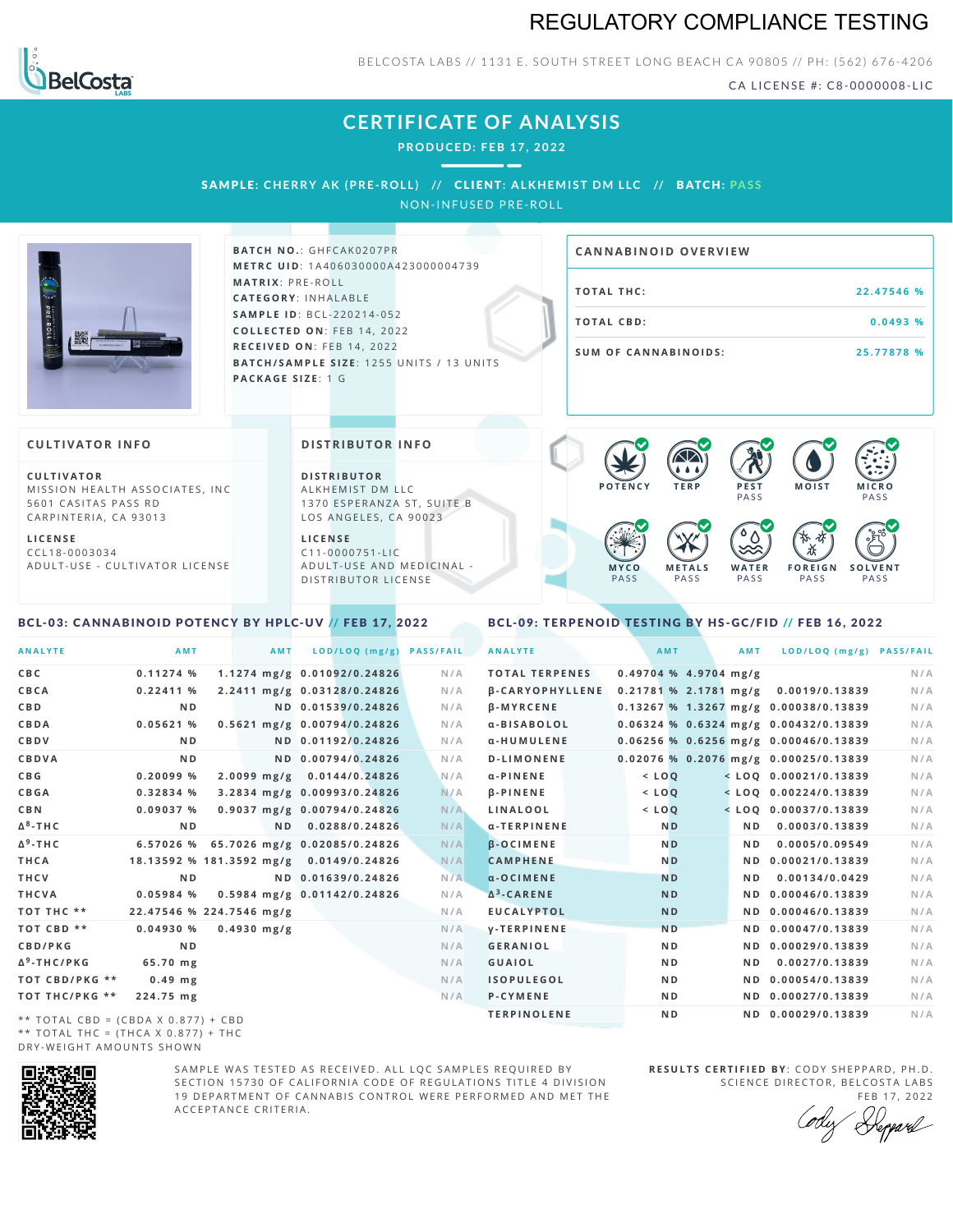# REGULATORY COMPLIANCE TESTING

#### <span id="page-1-0"></span>BCL-13: PESTICIDE TESTING BY GC/MS // FEB 16, 2022

| <b>ANALYTE</b>         | LIMIT         | $AMT(\mu g/g)$ | LOD/LOQ (µg/g) | <b>PASS/FAIL</b> |
|------------------------|---------------|----------------|----------------|------------------|
| <b>CAPTAN</b>          | $0.7 \mu g/g$ | N <sub>D</sub> | 0.01977/0.06   | <b>PASS</b>      |
| <b>CHLORDANE</b>       | Any amt       | N <sub>D</sub> |                | <b>PASS</b>      |
| <b>CHLORDANE CIS</b>   |               | ND.            | 0.01199/0.03   | N/A              |
| <b>CHLORDANE TRANS</b> |               | N <sub>D</sub> | 0.01082/0.03   | N/A              |
| <b>CHLORFENAPYR</b>    | Any amt       | N <sub>D</sub> | 0.01364/0.06   | <b>PASS</b>      |
|                        |               |                |                |                  |

| <b>ANALYTE</b>                      | LIMIT         | $AMT (\mu g/g)$ | LOD/LOQ (µg/g) | <b>PASS/FAIL</b> |
|-------------------------------------|---------------|-----------------|----------------|------------------|
| <b>CHLORPYRIFOS</b>                 | Any amt       | N <sub>D</sub>  | 0.01653/0.06   | <b>PASS</b>      |
| <b>DICHLORVOS</b>                   | Any amt       | N <sub>D</sub>  | 0.01165/0.06   | <b>PASS</b>      |
| <b>METHYL PARATHION</b>             | Any amt       | N <sub>D</sub>  | 0.00851/0.06   | <b>PASS</b>      |
| PENTACHLORONI-<br><b>TROBENZENE</b> | $0.1 \mu g/g$ | N <sub>D</sub>  | 0.01282/0.06   | <b>PASS</b>      |
|                                     |               |                 |                |                  |

### BCL-05: RESIDUAL PESTICIDE ANALYSIS BY LC-MS/MS ESI // FEB 16, 2022

| <b>ANALYTE</b>             |               | LIMIT $AMT(\mu g/g)$ | LOD/LOQ (µg/g) | <b>PASS/FAIL</b> | <b>ANALYTE</b>       |                  | LIMIT AMT $(\mu g/g)$ | LOD/LOQ (µg/g) PASS/FAIL |      |
|----------------------------|---------------|----------------------|----------------|------------------|----------------------|------------------|-----------------------|--------------------------|------|
| <b>ABAMECTIN</b>           | $0.1 \mu g/g$ | N D                  | 0.01153/0.04   | <b>PASS</b>      | <b>MALATHION</b>     | $0.5 \mu g/g$    | N D                   | 0.00472/0.02             | PASS |
| <b>ACEPHATE</b>            | $0.1 \mu g/g$ | N D                  | 0.00368/0.02   | <b>PASS</b>      | <b>METALAXYL</b>     | $2 \mu g/g$      | N D                   | 0.00503/0.02             | PASS |
| ACEQUINOCYL                | $0.1 \mu g/g$ | N D                  | 0.00417/0.02   | <b>PASS</b>      | <b>METHIOCARB</b>    | Any amt          | N D                   | 0.00503/0.02             | PASS |
| <b>ACETAMIPRID</b>         | $0.1 \mu g/g$ | N D                  | 0.00464/0.02   | <b>PASS</b>      | METHOMYL             | 1 $\mu$ g/g      | N D                   | 0.00494/0.02             | PASS |
| <b>ALDICARB</b>            | Any amt       | N D                  | 0.01109/0.04   | <b>PASS</b>      | <b>MEVINPHOS</b>     | Any amt          | N D                   |                          | PASS |
| <b>AZOXYSTROBIN</b>        | $0.1 \mu g/g$ | N D                  | 0.00639/0.02   | <b>PASS</b>      | <b>MEVINPHOSI</b>    |                  | N D                   | 0.00163/0.0084           | N/A  |
| <b>BIFENAZATE</b>          | $0.1 \mu g/g$ | N D                  | 0.00355/0.02   | <b>PASS</b>      | <b>MEVINPHOS II</b>  |                  | N D                   | 0.00542/0.0316           | N/A  |
| <b>BIFENTHRIN</b>          | $3 \mu g/g$   | N D                  | 0.00473/0.04   | <b>PASS</b>      | <b>MYCLOBUTANIL</b>  | $0.1 \mu g/g$    | N D                   | 0.00867/0.04             | PASS |
| <b>BOSCALID</b>            | $0.1 \mu g/g$ | N D                  | 0.00494/0.02   | PASS             | <b>NALED</b>         | $0.1 \mu g/g$    | N D                   | 0.00328/0.02             | PASS |
| CARBARYL                   | $0.5 \mu g/g$ | N D                  | 0.00295/0.02   | PASS             | OXAMYL               | $0.5 \, \mu g/g$ | N D                   | 0.00455/0.02             | PASS |
| CARBOFURAN                 | Any amt       | N D                  | 0.00613/0.02   | <b>PASS</b>      | PACLOBUTRAZOL        | Any amt          | N D                   | 0.00714/0.04             | PASS |
| CHLORANTRANIL-             | $10 \mu g/g$  | N D                  | 0.00697/0.04   | PASS             | <b>PERMETHRIN</b>    | $0.5 \mu g/g$    | N D                   |                          | PASS |
| <b>IPROLE</b>              |               |                      |                |                  | PERMETHRIN CIS       |                  | N D                   | 0.00237/0.0082           | N/A  |
| <b>CLOFENTEZINE</b>        | $0.1 \mu g/g$ | N D                  | 0.0054/0.02    | <b>PASS</b>      | PERMETHRIN TRANS     |                  | N D                   | 0.00245/0.0118           | N/A  |
| <b>COUMAPHOS</b>           | Any amt       | N D                  | 0.00215/0.02   | <b>PASS</b>      | <b>PHOSMET</b>       | $0.1 \, \mu g/g$ | N D                   | 0.0043/0.02              | PASS |
| <b>CYFLUTHRIN</b>          | $2 \mu g/g$   | N D                  | 0.05508/0.2    | <b>PASS</b>      | PIPERONYLBUTO-       | $3 \mu g/g$      | N D                   | 0.00247/0.02             | PASS |
| CYPERMETHRIN               | 1 $\mu$ g/g   | N D                  | 0.00556/0.04   | <b>PASS</b>      | XIDE                 |                  |                       |                          |      |
| <b>DAMINOZIDE</b>          | Any amt       | N D                  | 0.00227/0.04   | <b>PASS</b>      | <b>PRALLETHRIN</b>   | $0.1 \mu g/g$    | N D                   | 0.00392/0.02             | PASS |
| <b>DIAZINON</b>            | $0.1 \mu g/g$ | N D                  | 0.00487/0.02   | <b>PASS</b>      | PROPICONAZOLE        | $0.1 \mu g/g$    | N D                   | 0.0024/0.02              | PASS |
| <b>DIMETHOATE</b>          | Any amt       | N D                  | 0.00354/0.02   | <b>PASS</b>      | <b>PROPOXUR</b>      | Any amt          | N D                   | 0.00374/0.02             | PASS |
| <b>DIMETHOMORPH</b>        | $2 \mu g/g$   | ND                   |                | PASS             | <b>PYRETHRINS</b>    | $0.5 \mu g/g$    | N D                   | 0.00726/0.04             | PASS |
| <b>DIMETHOMORPH I</b>      |               | ND                   | 0.00109/0.0078 | N/A              | <b>PYRIDABEN</b>     | $0.1 \mu g/g$    | N D                   | 0.0034/0.02              | PASS |
| <b>DIMETHOMORPH II</b>     |               | ND                   | 0.0015/0.0122  | N/A              | <b>SPINETORAM</b>    | $0.1 \mu g/g$    | N D                   |                          | PASS |
| <b>ETHOPROPHOS</b>         | Any amt       | N D                  | 0.0041/0.02    | <b>PASS</b>      | <b>SPINETORAM J</b>  |                  | N D                   | 0.00329/0.016            | N/A  |
| <b>ETOFENPROX</b>          | Any amt       | N D                  | 0.00274/0.02   | <b>PASS</b>      | <b>SPINETORAM L</b>  |                  | N D                   | 0.00157/0.016            | N/A  |
| <b>ETOXAZOLE</b>           | $0.1 \mu g/g$ | N D                  | 0.00385/0.02   | <b>PASS</b>      | <b>SPINOSAD</b>      | $0.1 \mu g/g$    | N D                   |                          | PASS |
| <b>FENHEXAMID</b>          | $0.1 \mu g/g$ | N D                  | 0.01055/0.02   | <b>PASS</b>      | SPINOSAD A           |                  | N D                   | 0.00205/0.01438          | N/A  |
| <b>FENOXYCARB</b>          | Any amt       | N D                  | 0.00175/0.02   | <b>PASS</b>      | SPINOSAD D           |                  | ND.                   | 0.00104/0.00498          | N/A  |
| <b>FENPYROXIMATE</b>       | $0.1 \mu g/g$ | N D                  | 0.00481/0.02   | <b>PASS</b>      | <b>SPIROMESIFEN</b>  | $0.1 \, \mu g/g$ | N D                   | 0.00944/0.04             | PASS |
| <b>FIPRONIL</b>            | Any amt       | N D                  | 0.00478/0.02   | PASS             | <b>SPIROTETRAMAT</b> | $0.1 \mu g/g$    | N D                   | 0.00208/0.02             | PASS |
| <b>FLONICAMID</b>          | $0.1 \mu g/g$ | N D                  | 0.00398/0.02   | PASS             | <b>SPIROXAMINE</b>   | Any amt          | N D                   | 0.00344/0.02             | PASS |
| FLUDIOXONIL                | $0.1 \mu g/g$ | N D                  | 0.01369/0.04   | PASS             | <b>TEBUCONAZOLE</b>  | $0.1 \mu g/g$    | N D                   | 0.00816/0.04             | PASS |
| HEXYTHIAZOX                | 0.1 µg/g      | N D                  | 0.00297/0.02   | PASS             | <b>THIACLOPRID</b>   | Any amt          | N D                   | 0.0039/0.02              | PASS |
| <b>IMAZALIL</b>            | Any amt       | N D                  | 0.0056/0.02    | PASS             | <b>THIAMETHOXAM</b>  | $5 \mu g/g$      | N D                   | 0.00358/0.02             | PASS |
| <b>IMIDACLOPRID</b>        | $5 \mu g/g$   | N D                  | 0.00645/0.02   | PASS             | TRIFLOXYSTROB-<br>1N | $0.1 \mu g/g$    | N D                   | 0.00421/0.02             | PASS |
| KRESOXIM-<br><b>METHYL</b> | $0.1 \mu g/g$ | N D                  | 0.00339/0.02   | PASS             |                      |                  |                       |                          |      |